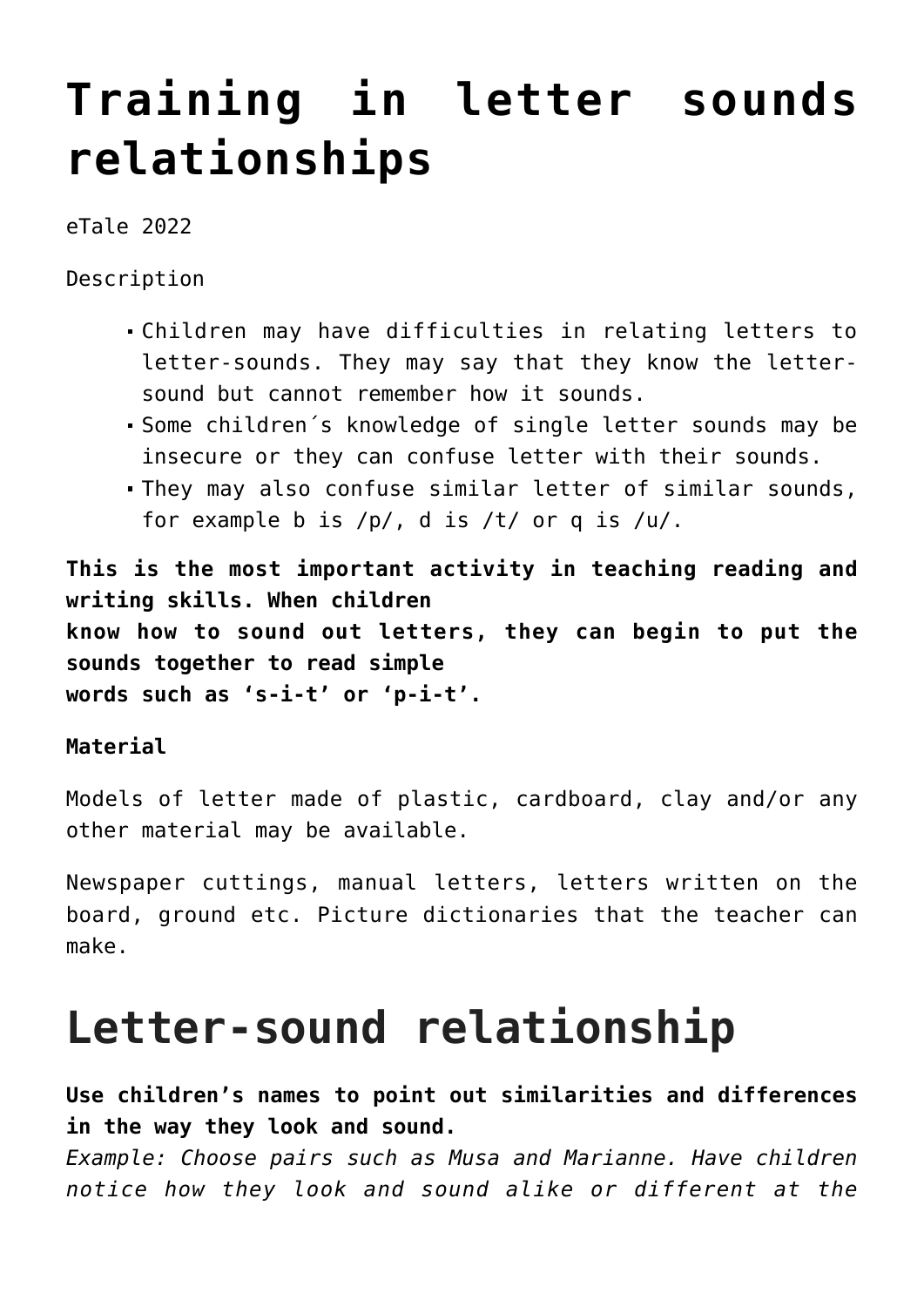*beginning, middle and end.*

**Teach the easiest sounds first. Identify familiar objects that have the initial sound you want to teach. Then show the word. Point to the letter and tell the children how it sounds. The teacher should stress the vowel or the consonant that he or she intends to teach.** *Example: Point to an orange and ask the children to say what it is. The teacher says "Orange" Ask what sound the children hear first. Show the word "Orange". Ask for other words that start with "O.*

**The teacher writes down some words that sound almost the same. He or she reads one of them and asks the child to identify which of the words had been read.** *Example: Write the words 'fat' 'mat' 'cat'. Read one of them*

*and ask the child to point to the one, which was read.*

**The teacher presents several letters to the child, discusses the letters and the letter-sounds with the child and then hides one of them and asks the child to remember which letter has been removed.**

*Example: The teacher presents letters a, o, u, s to the child and discusses what letters they are and what kind of sound they represent. Then she removes the letter u and asks the child which letter is missing.*

**When a child inquires about a word, use the opportunity to point-out letter-sound relationships.**

*Example: This one begins with /s/. It is salt. This one begins with /p/, it is a pen.*

**The teacher asks the child to look at the shape of the teacher's mouth as he or she pronounces**